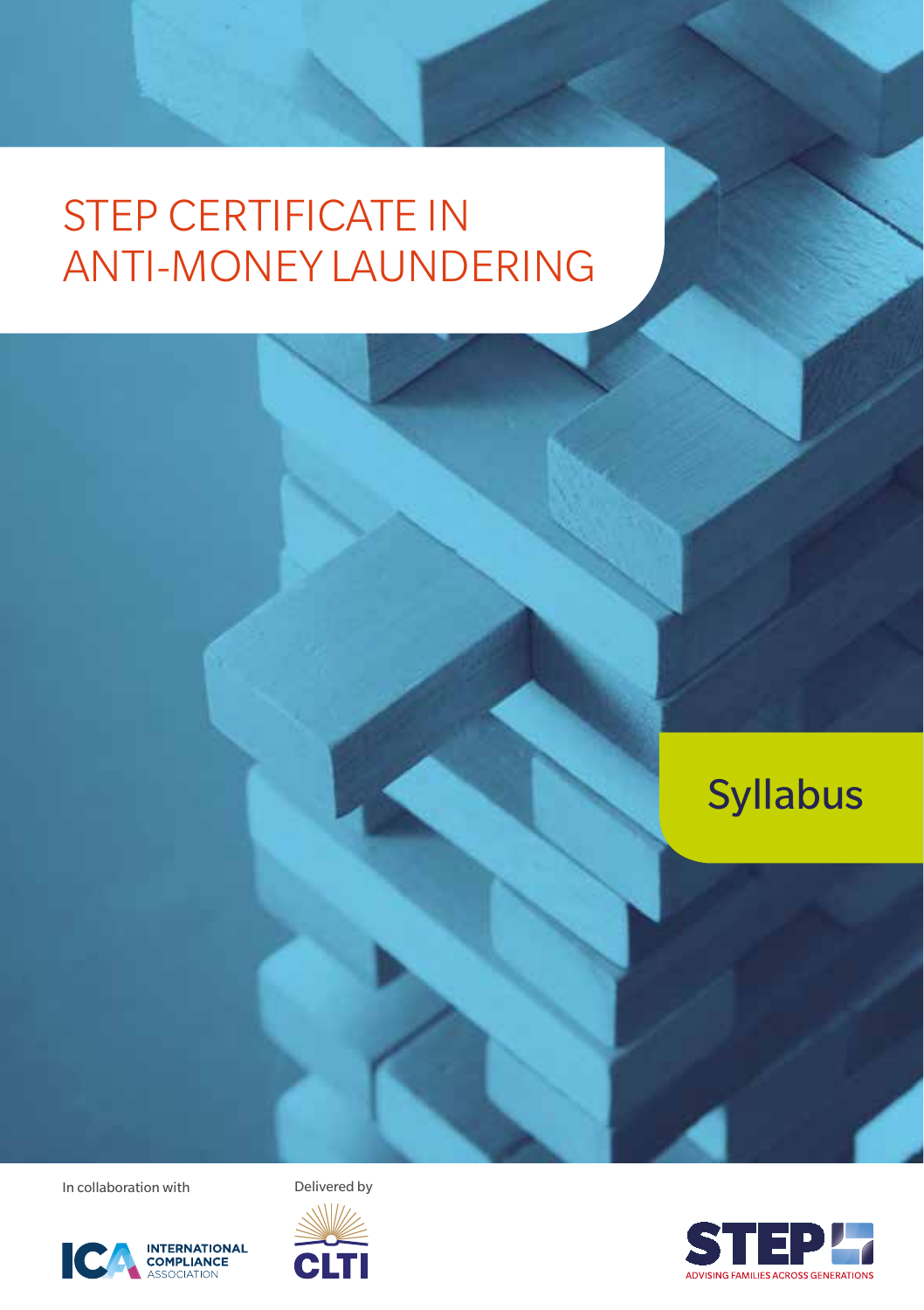### This document contains the detailed syllabus for the STEP Certificate in Anti-Money Laundering.

This syllabus should be read in conjunction with the course brochure, which explains the method of delivery and assessment, entry requirements and personal and business benefits of completing the programme. The brochure, course dates and enrolment application form can also be found on the programme's website **www.cltint.com/course/step-aml**



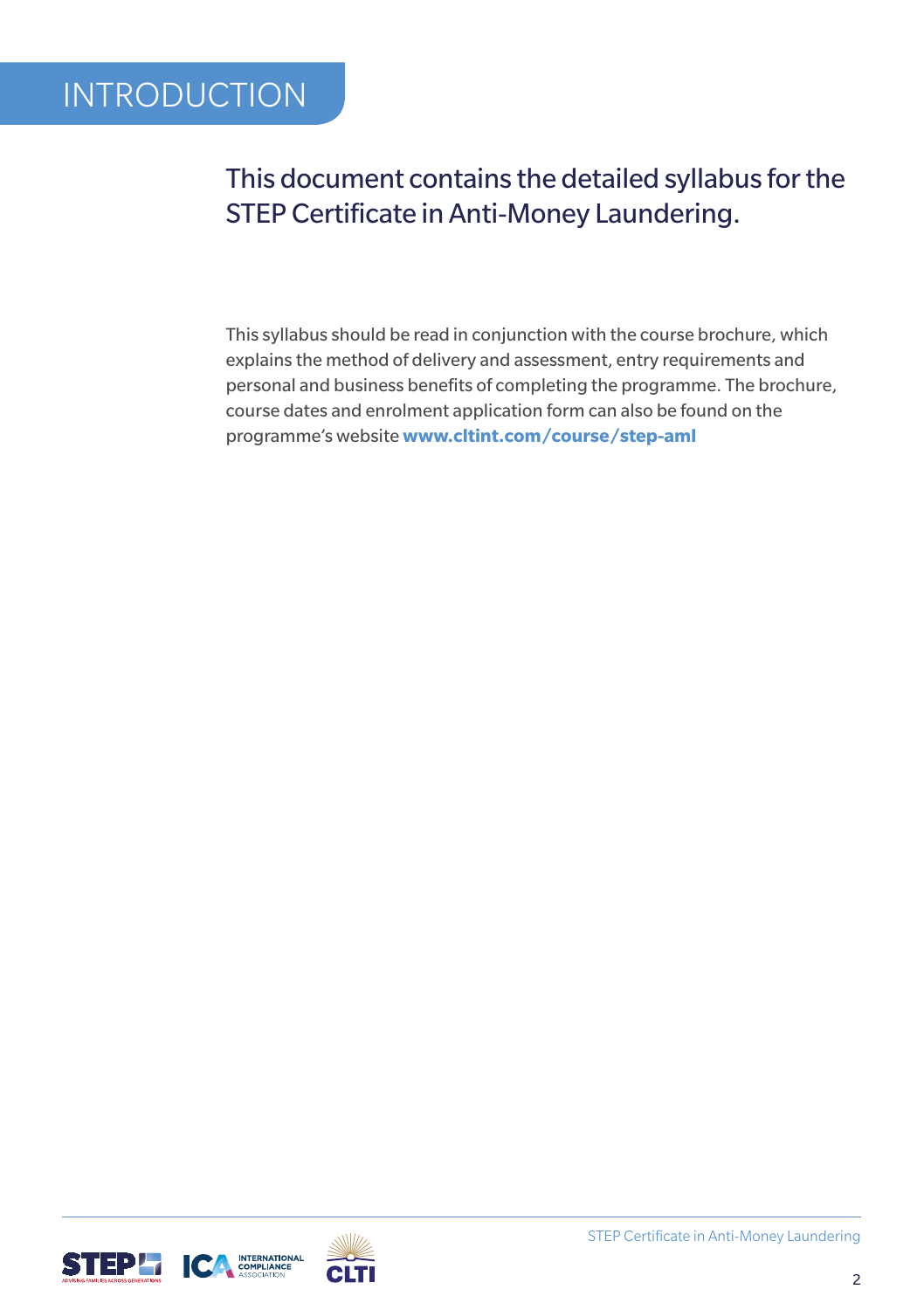### MODULE 1: WHAT ARE THE MONEY LAUNDERING AND TERRORIST FINANCING RISKS THAT MUST BE MANAGED?

#### **This module covers:**

- What is money laundering?
	- What role can the financial sector play?
	- How is money laundered?
	- A modern assessment of money laundering
	- The money laundering offences
	- The links between money laundering and corruption
	- Money laundering and tax evasion
	- Why is money laundering prevention important?
- Terrorist financing
	- What is terrorist financing?
	- How is terrorism financed?
	- What is an alternative remittance system?
- Financial and economic sanctions
	- What are sanctions?
	- Why are sanctions important?
	- United Nations Sanctions Framework
	- Regional sanctions
	- The UK sanctions regime
	- US (OFAC) regime
	- Country restrictions
	- Local sanctions laws
	- The cost of getting it wrong
- Proliferation finance
	- Dual-use items
	- The risks arising from proliferation financing

#### **By the end of this module you should be able to:**

- Understand what money laundering is and appreciate the range of underlying predicate offences
- Recognise how and why criminal proceeds are laundered, including the threestage model and its limitations
- Be able to define terrorist financing and how it resembles, and differs from, money laundering
- Understand the variety of methods used to finance terrorism and how it can involve both legitimately earned and criminally sourced money
- Explain what sanctions are, know the bodies that impose them and understand their role in international relations and law
- Describe a variety of different types of sanction and explain how they are implemented in a variety of sanctions regimes
- Understand what is meant by proliferation finance and the risks that involvement with it poses for financial institutions



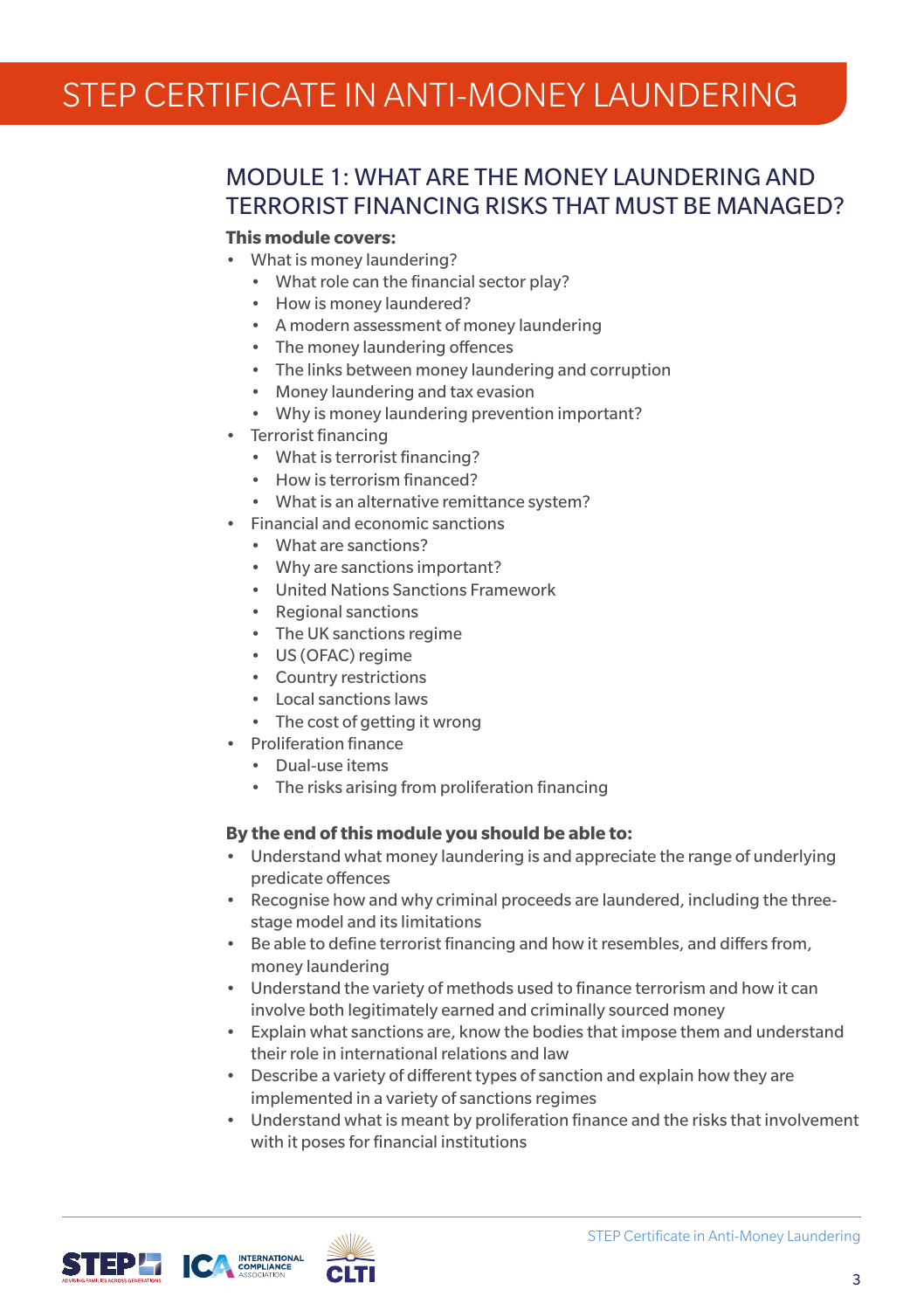### MODULE 2: THE INTERNATIONAL BODIES AND STANDARD SETTERS

#### **This module covers:**

- The International Monetary Fund
- The role of the international bodies
- Key international organisations
	- United Nations Global Programme against Money Laundering
	- The World Bank
	- The Financial Action Task Force
	- The Basel Committee on Banking Supervision
	- The European Commission and Council
	- The Eamont Group
	- The Wolfsberg Group
	- Transparency International
- The work of the international bodies and its relevance for AML practitioners
- FATF mutual evaluations
- Typologies and guidance
- The focus of transparency

#### **By the end of this module you should be able to:**

- Have a broad understanding of the roles of the IMF, UN and World Bank as international standard setters in combating money laundering and terrorist financing
- Appreciate the roles of the Basel Committee, the European Commission, the Egmont Group and the Wolfsberg Group, which regulate and/or provide guidance to the financial services sector
- Be familiar with the key international initiatives of the above organisations, designed to counter money laundering and terrorist financing
- Be able to describe the role of the Financial Action Task Force and the FATF Style Regional Bodies in setting and assuring standards
- Understand how FATF mutual evaluations of countries against the international standards are conducted
- Recognise the link between the international AML/CFT standards and the transparency of beneficial ownerships of corporate vehicles, and be able to explain the work of Transparency International



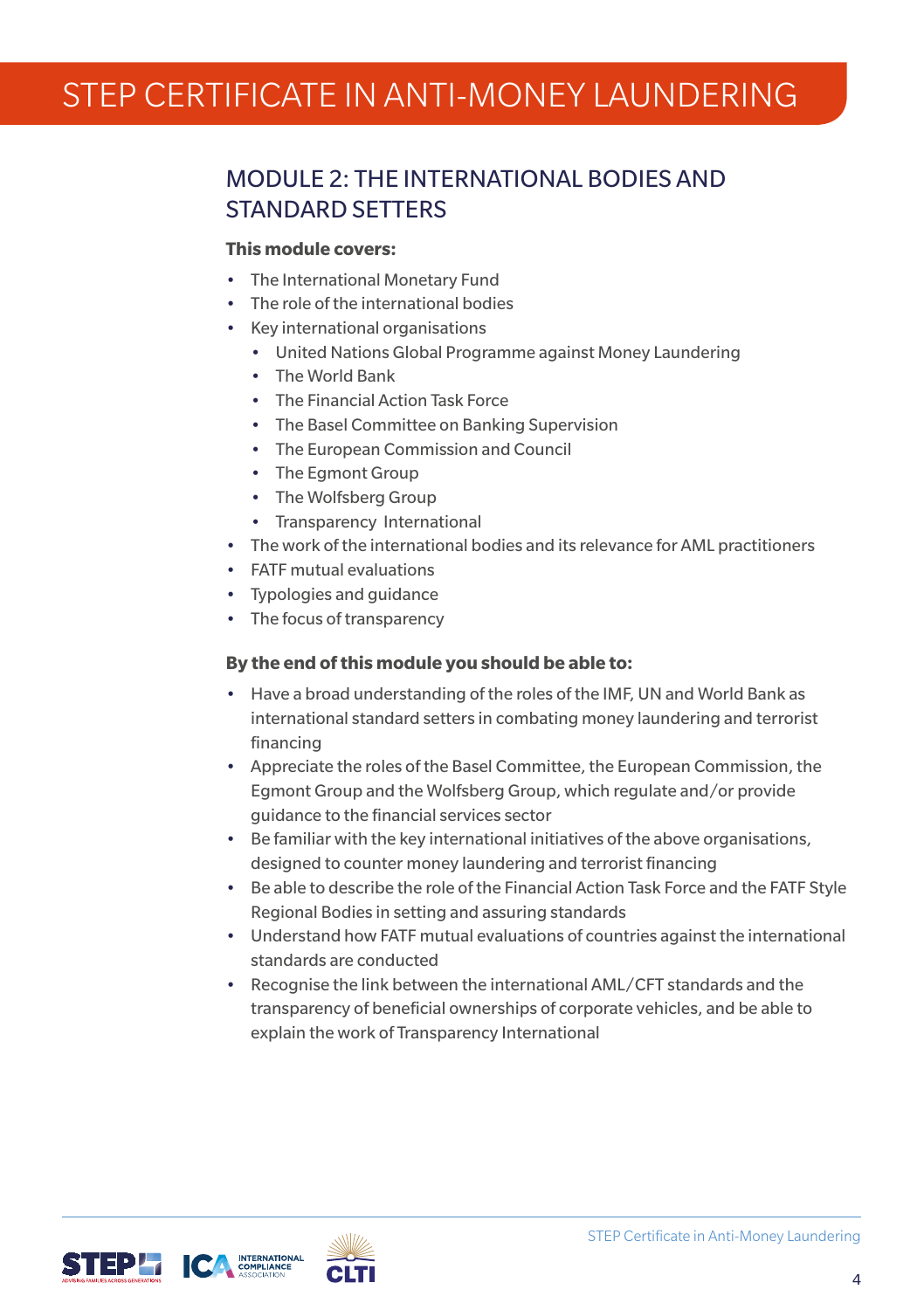### MODULE 3: NATIONAL LEGAL AND REGULATORY **FRAMEWORKS**

#### **This module covers:**

- The impact of the FATF standards and recommendations on domestic frameworks
- US primary legislation and regulation
	- Bank Secrecy Act 1970
	- The PATRIOT Act
	- Other related AML/CFT legislation
- Key US regulatory and law enforcement authorities
	- Lessons from enforcement actions
- United Kingdom
	- Primary legislation: The Proceeds of Crime Act 2002
	- Secondary legislation: The Money Laundering Regulations 2007
	- Industry and professional guidance
	- Financial Conduct Authority supervisory rules and enforcement
	- Key UK law enforcement authorities
	- The UK as a high-risk jurisdiction
- Examples of other jurisdictions
	- Singapore
	- Hong Kong India
	- United Arab Emirates

- Understand the basic requirements of the FATF standards and 40 Recommendations, and how and why these have developed as they have
- Appreciate the differences between primary and secondary legislation and the various kinds of guidance published in major financial centres
- Be able to outline the general legal and regulatory requirements within domestic legislation in a range of countries, namely the US, the UK, Singapore, Hong Kong, India and the UAE
- Appreciate the impact that US legislation such as the BSA and the Patriot Act can have in other jurisdictions, i.e. US extraterritoriality
- Understand how knowledge of enforcement actions is valuable to MLROs and be able to cite examples





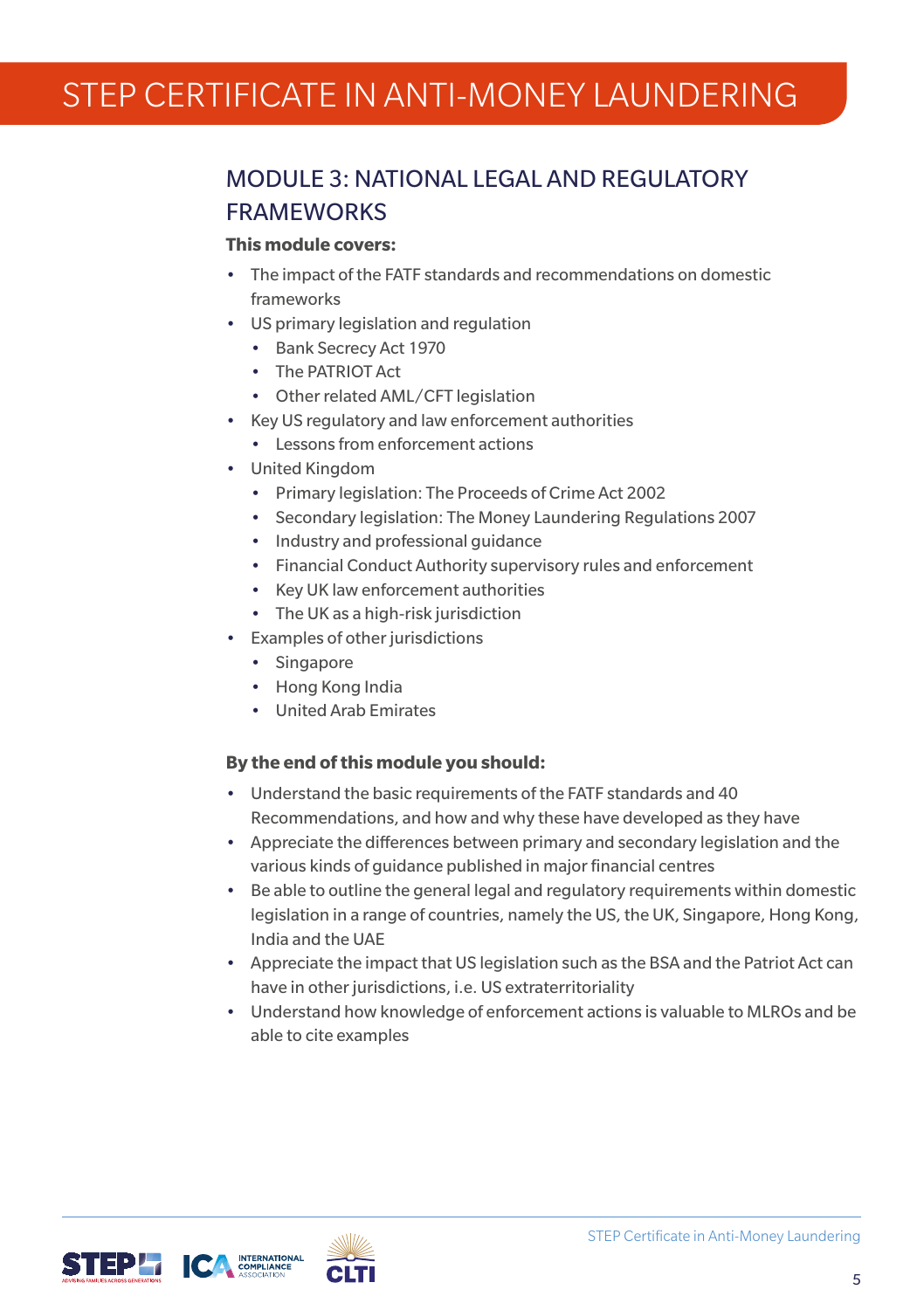### MODULE 4: TAKING AN AML/CFT RISK-BASED APPROACH AND MANAGING THE RISKS

#### **This module covers:**

- What is an AML/CFT risk-based approach?
	- FATF Guidance on the risk-based approach
	- National risk assessments
- Determining the risks
	- Business risk assessments: organisations and operational risks
	- Assessing sector risk
	- Assessing product and service risk
	- Customer risk
	- Geographical risk delivery channel risk
- Management of AML/CFT risks implementing a risk-based approach
- Anti-money laundering roles and responsibilities within a financial services business
	- The role of senior management
	- The role of the money laundering reporting officer
	- The MLCO/MLRO's role in money laundering risk assessment
	- Managing relationships with law enforcement agencies and regulators
- Escalation to senior management
- Exiting relationships

- Appreciate the types of risk a firm may face and be able to outline the principles and benefits of a risk-based approach
- Be able to explain how the risks facing a particular business are determined and know the official guidance available to help do this
- Understand how a risk-based approach is implemented
- Understand the importance of a robust governance structure for money laundering prevention, the responsibilities of the board/senior management and the clear allocation of roles and responsibilities throughout the organisation
- Be able to explain the role and duties of the MLCO/MLRO and list the key skills required to discharge these duties
- Understand matters to be taking into consideration when escalating or exiting relationships





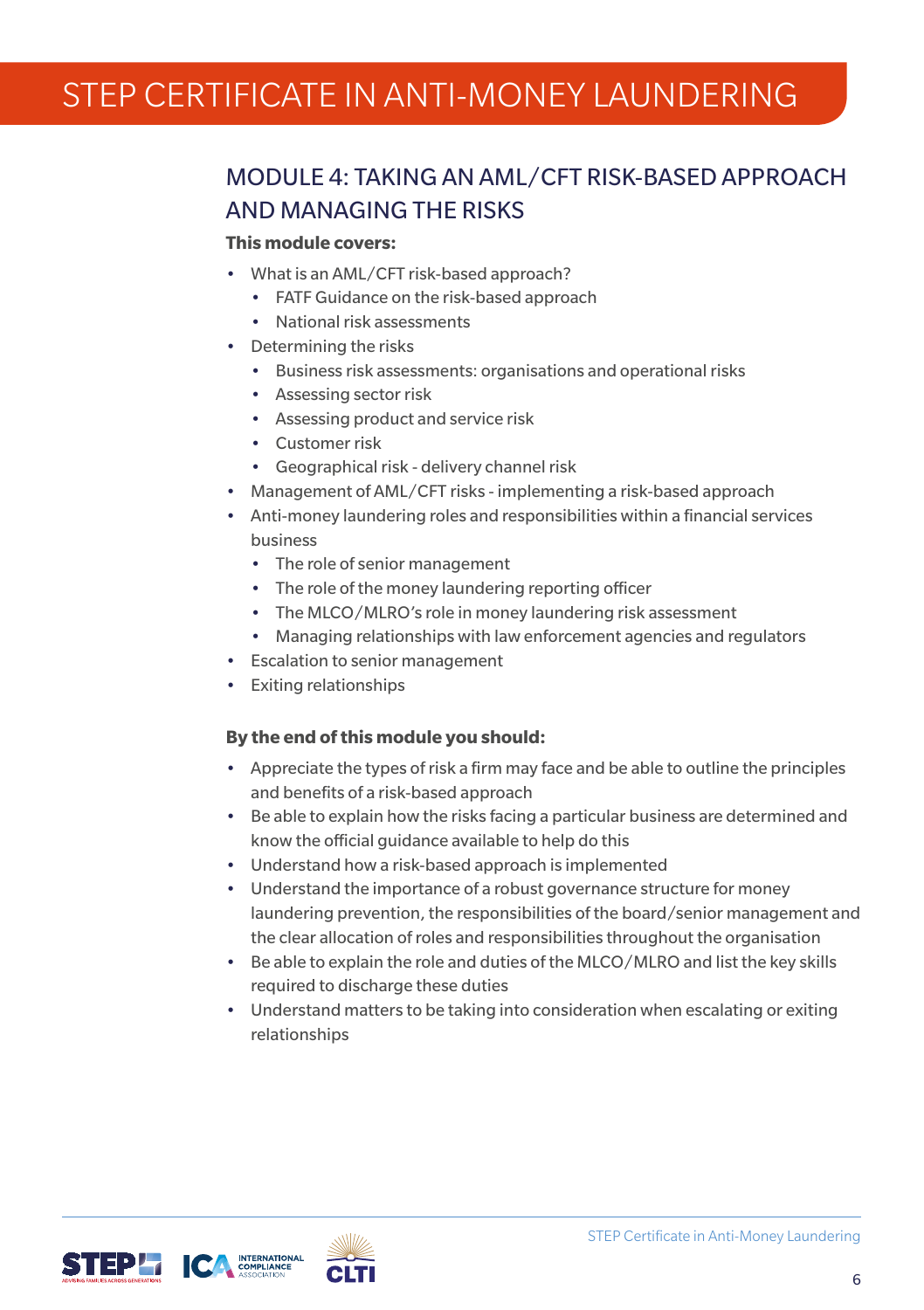### MODULE 5: INITIAL AND 'ONGOING' CUSTOMER DUE DILIGENCE (CDD)

#### **This module covers:**

- What is CDD?
	- The basic European and domestic standard
	- Who is the customer and what is meant by the identification of beneficial owners?
- The risk-based approach to CDD
	- The requirements of the international standards
	- Practical application of the risk-based approach to CDD
	- Risk-based CDD requirements for existing customers
- Lower-risk situations and simplified due diligence
	- What does simplified due diligence mean?
	- Exceptions made to guard against financial exclusion
- Higher-risk situations and enhanced due diligence
	- When is enhanced due diligence required?
	- What is enhanced due diligence?
	- Mandatory high-risk customers: PEPs
	- Mandatory high-risk relationships: correspondent banking
	- Other examples of high-risk situations
	- Unacceptable relationships
- The practical application of CDD
	- Interpretation of the key CDD terminology
	- CDD for specific risk situations
- Identifying and verifying identity
	- Who must be identified and why?
	- Electronic verification of identity
	- Identifying and verifying the identity of corporate entities
	- Beneficial ownership and complex structures
	- Relying on third parties and accepting introduced business
- The extent of additional information to be collected
- 'Ongoing CDD' and monitoring relationships
	- Trigger event monitoring
	- The challenges to be overcome
- Testing the CDD process



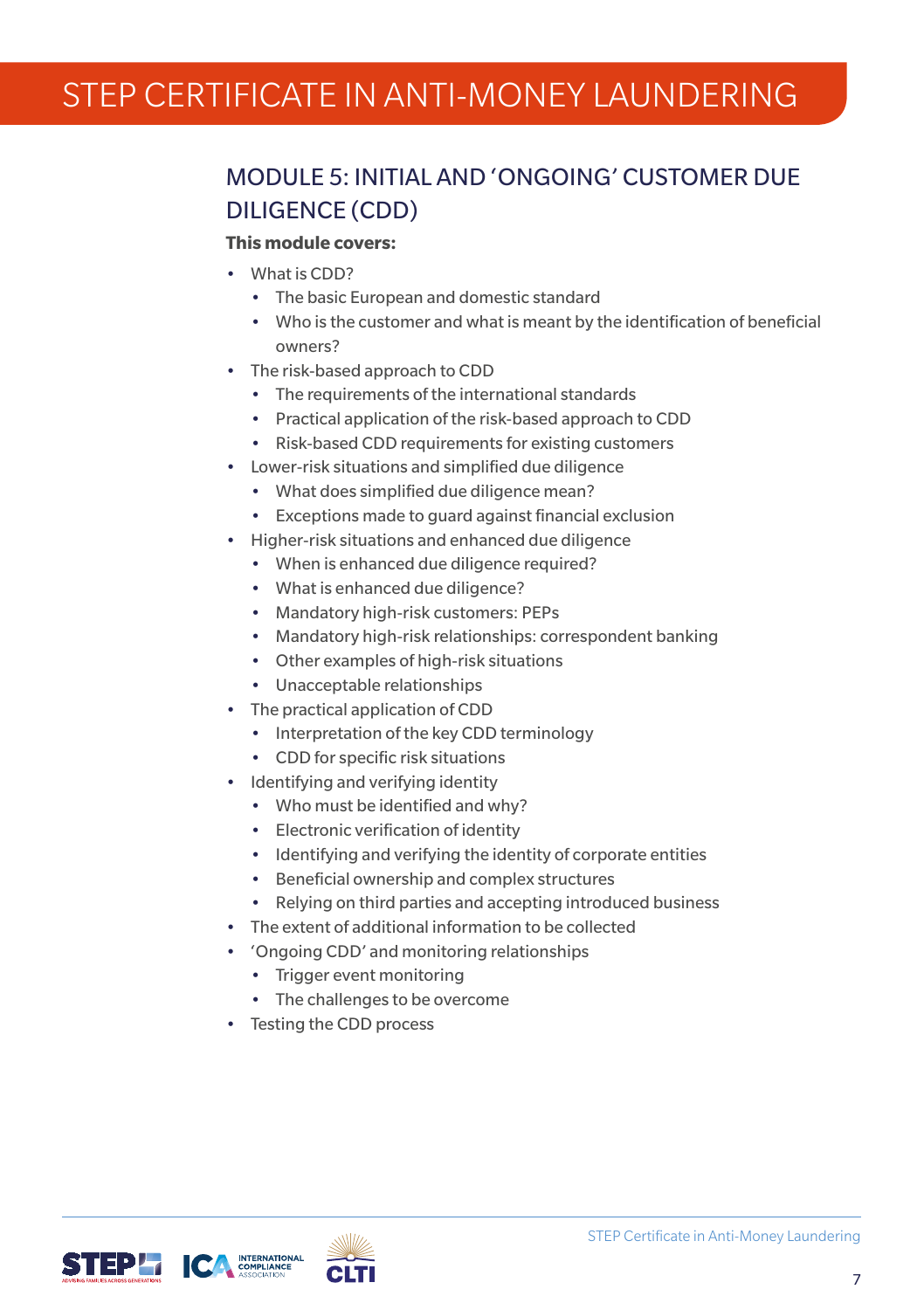- Understand the definitions of Customer Due Diligence in FATF Recommendation 10 and its Interpretive Note
- Understand the practical ways of applying a risk-based approach to CDD, including assessment of high-risk and low-risk situations for both new and existing customers
- Appreciate what is involved in enhanced due diligence and when it should be applied, especially in the case of PEPs
- Understand how CDD is applied in correspondent banking relationships and other higher-risk corporate relationships
- Be able to explain what is meant by regulatory terminology on CDD and know some practical methods of CDD that can be applied in relation to specific types of customer or transaction
- Understand the various methods of identifying and verifying customers' identities, the identification requirements in the US and EU, and the application or electronic methods of identity verification
- Know what you need to do to discover the beneficial owners of corporate structures
- Understand what is meant by 'ongoing CDD' and the importance of regular reviews of customers' accounts and activity
- Understand the importance of assuring the effectiveness of an organisation's CDD processes and the related responsibilities of senior management



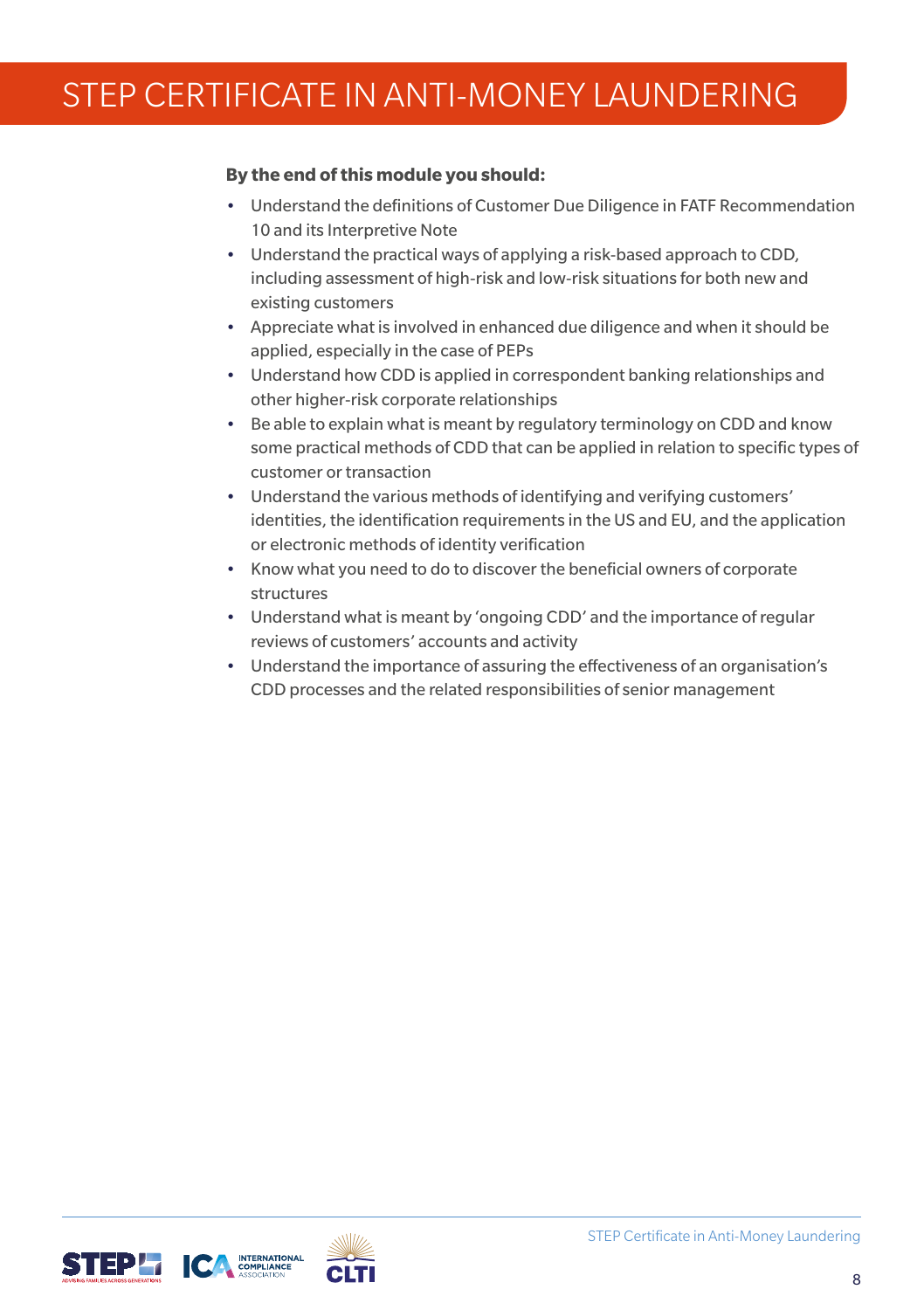### MODULE 6: MONITORING ACTIVITY AND TRANSACTIONS

#### **This module covers:**

- The developing standards for monitoring transactions and activity
	- Customer profiling and using CDD information for monitoring purposes
	- Transaction records
	- Monitoring processes adding value to the AML/CFT regime
- Risk-based transaction monitoring and filtering framework
	- Transaction monitoring programmes
	- Automated transaction monitoring systems
	- Escalation processes
	- MI and exception reporting
- Wire transfer requirements of the International Standards
	- The EU Wire Transfer Regulation
- Sanctions lists and screening
	- Who should be screened?
	- Screening systems and controls

- Understand how FATF Recommendation 10 is applied in practice in the financial services sector and the developing risks that monitoring must address
- Be able to use CDD information as part of the monitoring processes and appreciate the importance of the latter in combating money laundering and terrorist financing
- Be able to outline key risks relating to transaction monitoring and filtering activities and know how to use this knowledge in creating a risk-based transaction monitoring and filtering framework
- Appreciate the strengths and weaknesses of automated transaction monitoring systems
- Understand international wire transfer requirements and be able to apply them
- Be able to describe measures necessary for establishing control standards for an effective transaction monitoring framework
- Understand who should be subject to sanctions screening and control requirements, the sort of screening systems that can be used, and the advantages of applying robust systems



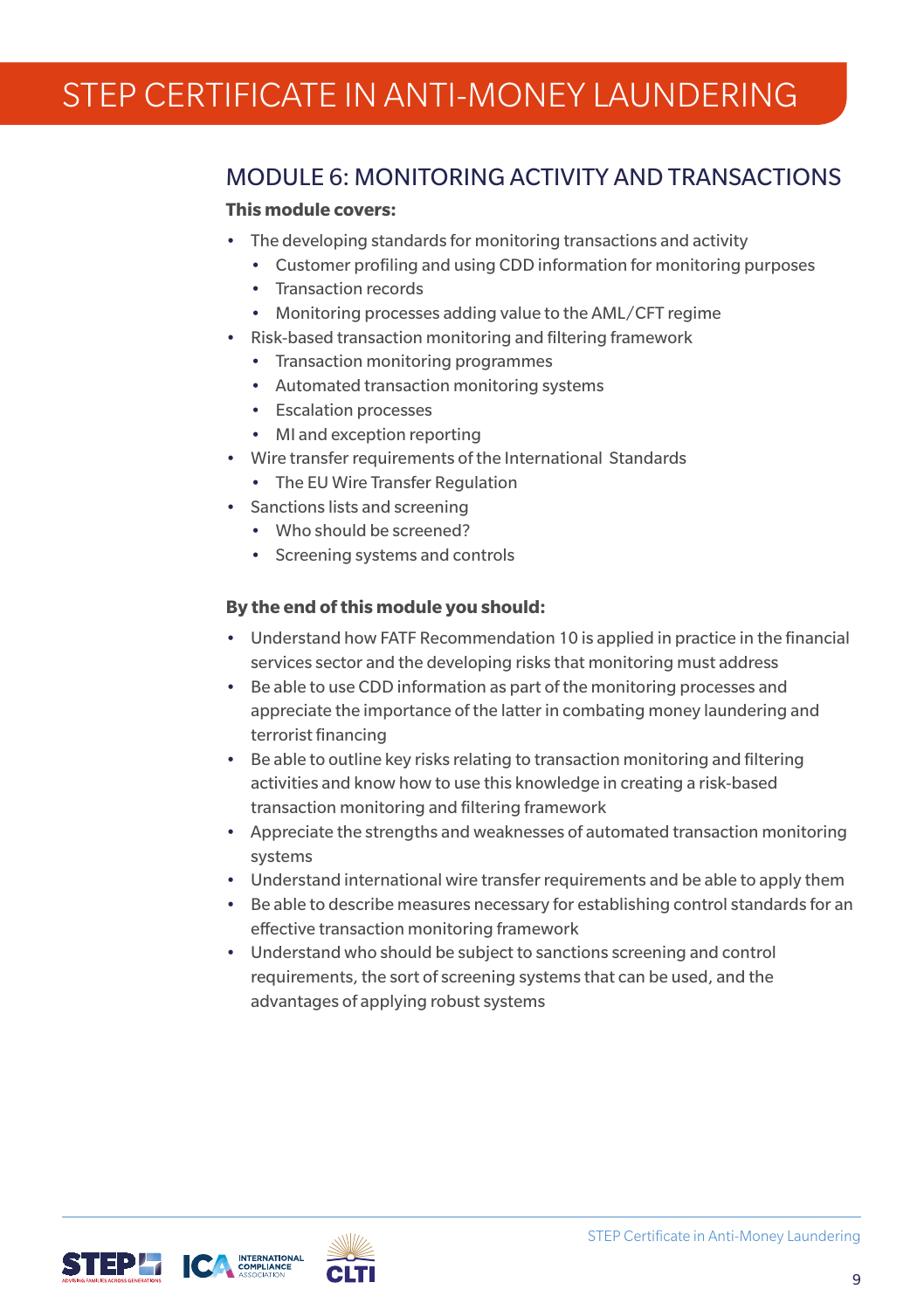### MODULE 7: RECOGNISING AND REPORTING SUSPICIONS

#### **This module covers:**

- The international requirements
- Currency transaction reporting
	- The US dual reporting requirements
- EU and UK requirements
	- UK-specific requirements: a summary reminder
- What is meant by suspicion and reasonable grounds to suspect?
	- The subjective test of suspicion
	- Reasonable grounds to suspect; the objective test of suspicion
- Setting reporting rules and parameters
	- The issues for consideration
	- Cross-border reporting obligations
	- What constitutes suspicious activity?
- The SAR/STR process and its documentation
	- Acknowledging an SAR/STR
	- Reasons for reporting Making enquiries
	- The MLCO/MLRO evaluation process
	- Avoiding tipping off
- Balancing the needs of law enforcement with breach of customer confidentiality
	- The interface with data protection requirements

- Understand and be able to give examples of what is meant by suspicion and reasonable grounds to know or suspect, and the difference between the subjective and objective tests of suspicion
- Understand how suspicions are generally formulated and appreciate the sort of behaviour ('red flags') by a customer that should generate suspicions
- Be able to design a system for staff to use in reporting suspicions to the MLRO and the procedures to be followed by the MLRO on receipt of such reports
- Know when and how to make a valuable and accurate SAR to law enforcement agencies once a suspicion has formed
- Appreciate the problems that can arise from conflicts between legal obligations to report and the need to maintain customer confidentiality
- Understand the risks of tipping off and the MLCO/MLRO's duty to help staff avoid this



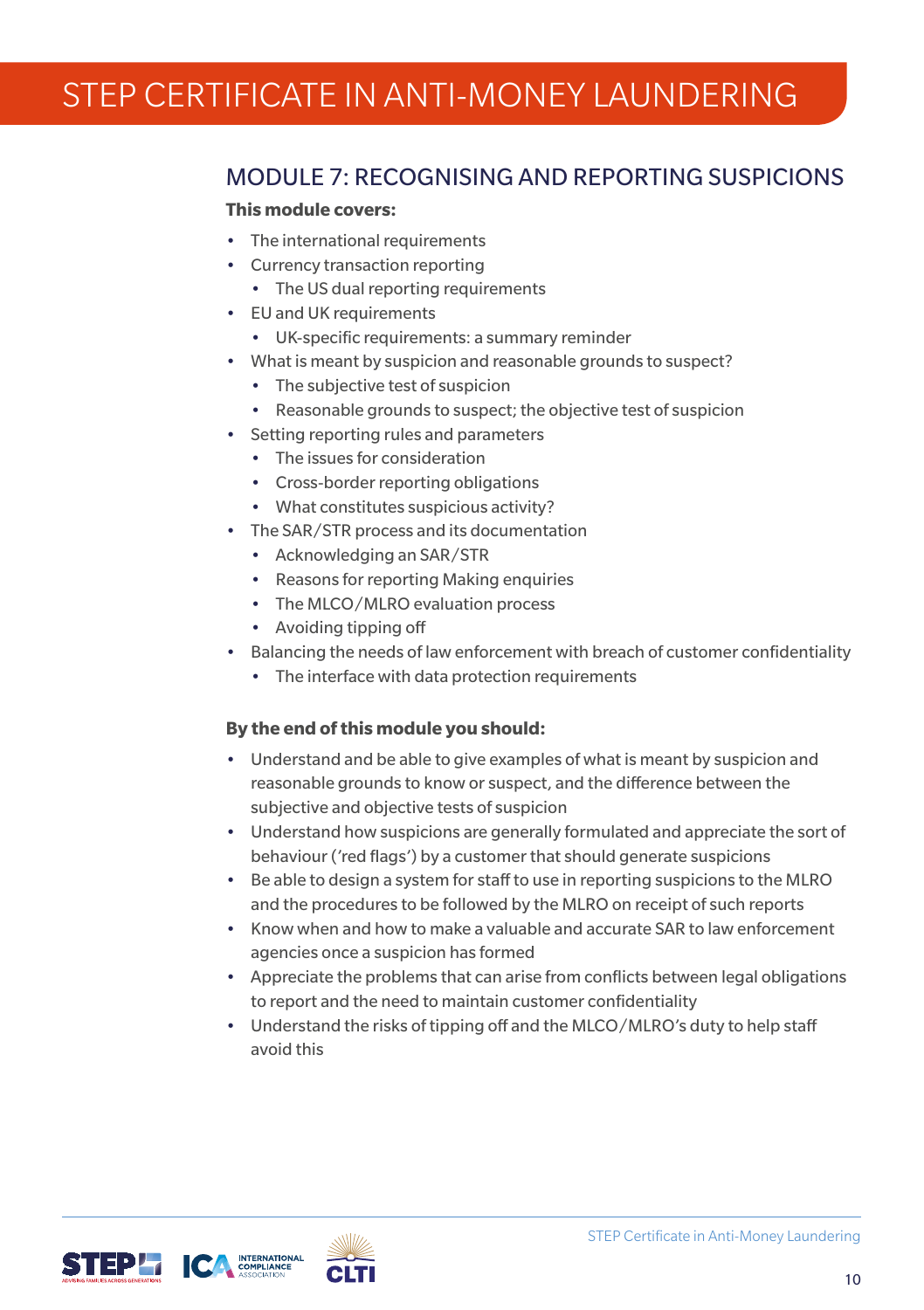### MODULE 8: THE VULNERABILITIES OF SPECIFIC SERVICES AND PRODUCTS

#### **This module covers:**

- Banking services
	- Retail banking services
	- Private banking
- Correspondent banking
- Lending and Credit
	- Credit/charge cards and stored-value cards
	- Consumer finance
	- Mortgage lending
- International trade and trade finance
	- Letters of credit
- Foreign exchange and money transfer services
	- Foreign exchange bureaux
	- Money services businesses including alternative remittance systems
- Trust and corporate service providers
	- Corporate service providers
	- Trustee services
	- Tax evasion through offshore trusts and companies
- Insurance
	- Life insurance
	- General insurance
- The gaming sector
- Internet payment systems and virtual currencies
	- Risk factors within internet service providers
	- Digital virtual currencies

- Be familiar with the money laundering vulnerabilities of specific financial services and products, such as bank accounts and wire transfers and any others to which you are exposed in your employment
- Be aware of how various service providers, such as banks, trust and CSPs, may be vulnerable to exploitation by money launderers and terrorist-financing activities
- Be aware of how financial systems outside the mainstream, such as ARS, may interact with conventional financial services and expose them to risk
- Appreciate the sorts of suspicious activity that may be encountered in the gaming sector
- Have an awareness of the rapidly developing sectors of internet payments and virtual currencies and their potential for criminal use
- Have an awareness of money laundering typologies for the sectors discussed in this module